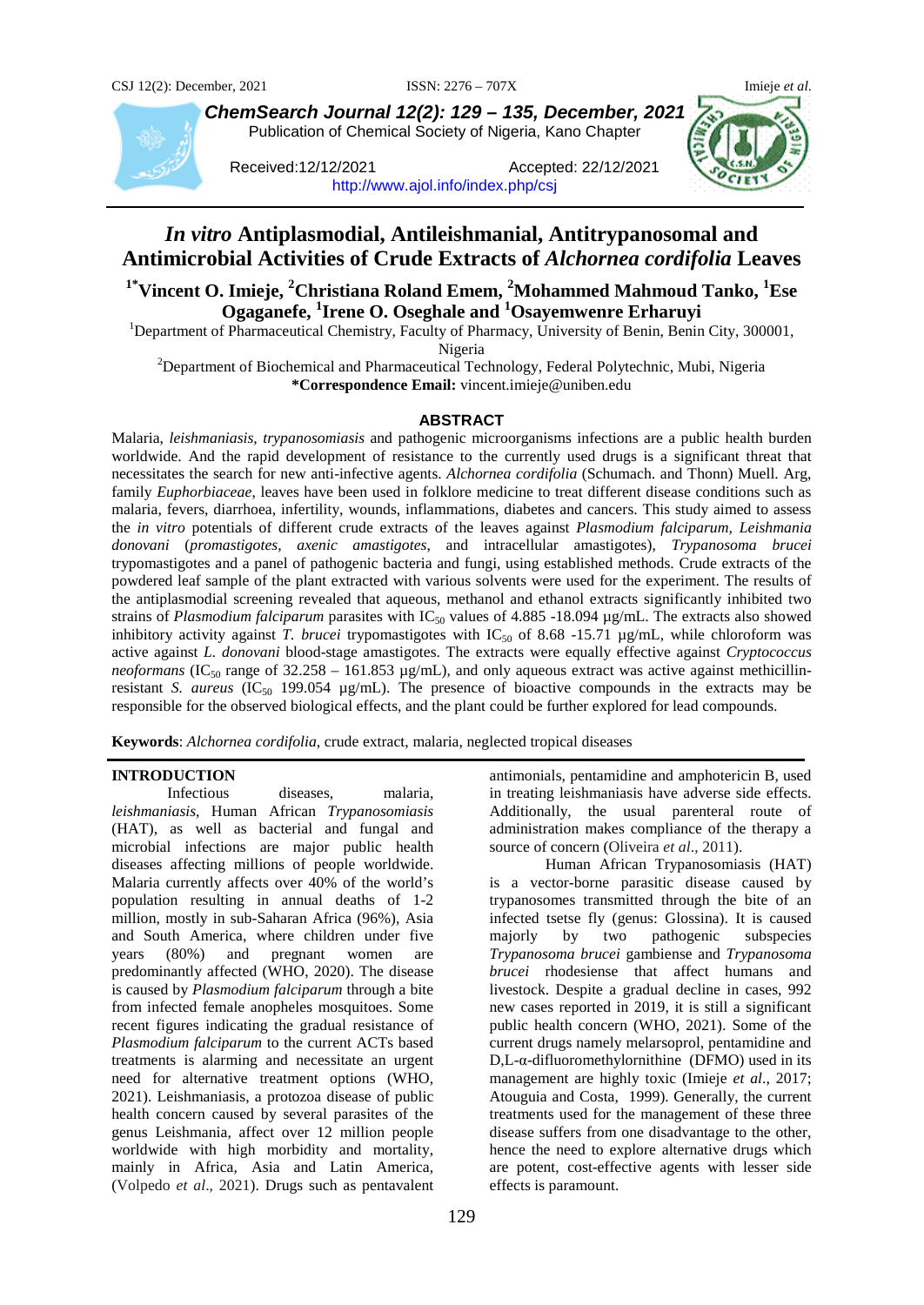Plants have been used from time immemorial by man to treat various diseases. In recent times, a large percentage of people in the developed and developing countries of the world are using complementary and alternative medicine for the management of different conditions, including cancers, (Mavar-Manga, 2006); diabetes, (Szkudelski, 2001); inflammations, (Osadebe and Okoye, 2003); microbial infections, (Okeke *et al*., 1999; Gasting *et al.,* 2008); and as antimalaria, (Musuyu Muganza *et al*. 2012).

*Alchornea cordifolia* (Schumach. and Thonn.) Muell. Arg, family Euphorbiaceae, is distributed widely in Africa's tropics (Nigeria, Senegal, Gabon, Sierra Leon, Ivory Coast, Burundi and Burkina Faso). In Nigeria, *Alchornea cordifolia*, (English: Dove wood or Christmas bush) is called Ewa Ipa (Yoruba), Mbom (Efik), Ukpaoromi (Ijaw) etc. *Alchornea cordifolia* parts are widely used to treat coughs, [gonorrhoea,](https://www.sciencedirect.com/topics/pharmacology-toxicology-and-pharmaceutical-science/gonorrhea) [infertility,](https://www.sciencedirect.com/topics/pharmacology-toxicology-and-pharmaceutical-science/infertility) bacterial infections, diarrhoea, ulcers, pain, inflammation, fever and bronchial conditions, (Boniface *et al*., 2016). Various authors have reported that the decoction of the leaves of *Alchornea cordifolia* is taken as a sedative and anti-spasmodic for epilepsy, headaches, cough, sore throat and bronchial infections. The leaf is chewed as an appetizer and the stem bark is used as fish poison, (Igoli *et al*., 2005; Ishola *et al*., 2012) while the dried leaves are smoked to treat cough, (Kayode and Kayode, 2008). Phytochemical studies of the different parts of the plants have revealed the presence of bioactive secondary plant metabolites, alkaloids, flavonoids, triterpenoids, fatty acids, steroids, and phenolics, (Boniface *et al*., 2016) in different parts of this plant. This led to the isolation of guaijaverin, hyperin, and quercetin, (Ogungbamila and Samuelsson, 1990); acetyl aleuritolic acid, daucosterol, beta-sitosterol (Mavar-Manga *et al*., 2008); yohombine, N1,N2-diisopentenyl guanidine, N1,N2,N3-triisopentenyl guanidine, and indomethacin (Mavar-Manga *et al*., 2008). These compounds have demonstrated significant pharmacological activities in *in vitro* and *in vivo* studies.

This present study investigates the *in vitro*  antiplasmodial, antileishmanial, antitrypanosomal, antimicrobial and cytotoxicity effects of different solvents extracts of the leaves of *Alchornea cordifolia.* 

# **MATERIALS AND METHODS Plant collection and preparation**

Fresh mature *Alchornea cordifolia* leaves were collected in February 2019 from Ekosodin village, Ovia North East Local Government area, Edo State, Nigeria. The botanical identity was authenticated at the Department of Pharmacognosy, Faculty of Pharmacy, University of Benin, Benin City, Nigeria where a voucher specimen (PCG-FP261) was assigned. The leaves were washed, airdried, pulverized into a coarse powder in a mechanical grinder. And the powdered sample was stored in an air-tight container until ready for use.

#### **Extraction**

The powdered (100 g) leaves of *Alchornea cordifolia* was subjected to successive maceration in different solvents (700 mL each) in increasing order of polarity n-Hexane (AC-HEX), chloroform (AC-CHL), ethyl acetate (AC-EAT), ethanol (AC-ETH), methanol (AC-MET) and water (AC-AQ) with intermittent agitations for 72 hours. Consequently, the different crude extracts were filtered, concentrated to dryness *in vacuo* at 40ºC with a rotary evaporator, and the percentage yields were calculated based on the initial weight of the air-dried powdered sample. The dried extract was stored in an air-tight container and kept in the refrigerator at 4ºC until further use.

## **Phytochemical Screening**

The Phytochemical screening tests were carried out using standard methods (Sofowora 1993; Evans, 2002).

## **In vitro Activity Screening**

The primary and secondary antiplasmodial effects of the crude extracts of *Alchornea cordifolia*  leaves were investigated *in vitro* against *Plasmodium falciparum* (chloroquine-sensitive D6 and chloroquine-resistant W2 strains). The extracts' selectivity indices (a measure of samples' cytotoxicity on mammalian cells) were determined using Vero cell lines (monkey fibroblast). The extracts were also investigated against *Leishmania donovani* promastigotes, axenic amastigotes, blood-stage amastigotes (amastigotes in THP1 cells); *Trypanosoma brucei* promastigotes and against a panel of pathogenic microorganisms.

## **Antiplasmodial Assay**

The *in vitro* antiplasmodial activity of the extracts was measured by a colourimetric assay that determine the parasite lactate dehydrogenase (pLDH) activity described by Makler *et al*. (1993) and Samoylenko *et al*. (2009). The effects of the test samples on plasmodial LDH activity were determined using Malstat reagent (Flow Inc,<br>Portland, OR). DMSO (0.25 %) and Portland, OR). DMSO  $(0.25 \degree 96)$  and chloroquine/artemisinin were included in each assay, serving as vehicle and positive control drugs.

## **Antileishmanial Assay**

The crude extracts were evaluated against *L. donovani* promastigote, *L. donovani* axenic amastigote, and *L. donovani* amastigote in THP1 according to the protocol described by Jain *et al*. (2012), which uses the Alamar Blue colourimetric assay method described by Mikus and Steverding (2000). Pentamidine and amphotericin B standard antileishmanial drugs were used as positive controls. The  $IC_{50}$  and  $IC_{90}$  values were computed from response curves using XLFit®.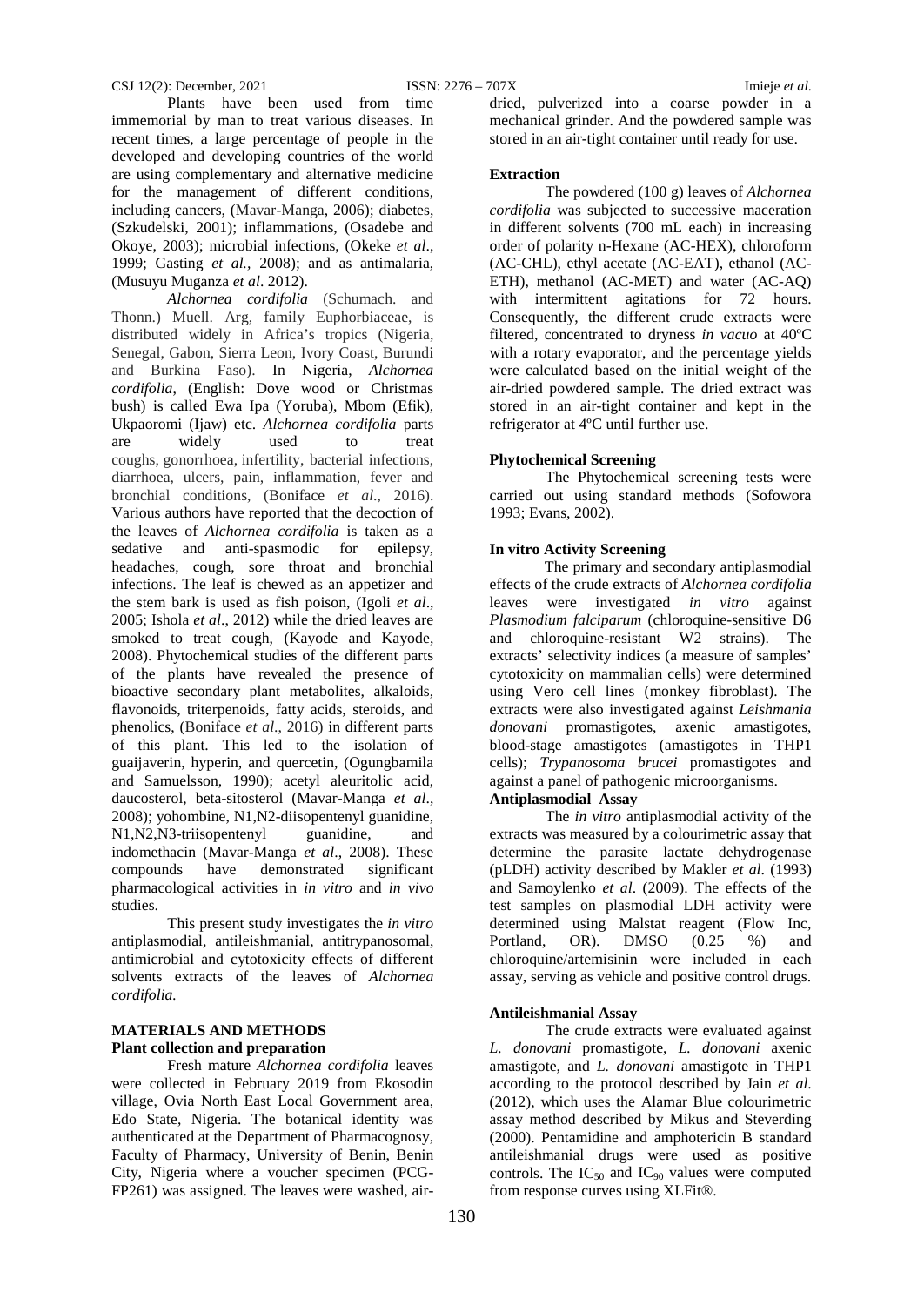The antitrypanosomal assay was carried out according to a method previously reported by Jain *et al*. (2016).

## **Cytotoxicity assay**

The cytotoxicity of the test samples was also tested against transformed human monocytic (THP1) cells. The assay method adopted for this study was previously described by Jain *et al*. (2016). This assay was done to assess the cytotoxicity of the plant extracts against Vero cell line (monkey kidney fibroblast) and their inherent antiplasmodial activity against *Plasmodium falciparum* in order to establish their selectivity indices (SI), which is the ratio of  $IC_{50}$  values of test samples against *Plasmodium falciparum* to that of Vero cell line.

## **In vitro Antimicrobial Assay**

The crude extracts of *Alchornea cordifolia* were subjected to *in vitro* susceptibility testing against a panel of pathogenic organisms: the fungi include *Candida albicans* (ATCC 90028), *Aspergillus fumigatus* (ATCC 204305), *Cryptococcus neoformans* (ATCC 90113), while the bacteria methicillin-resistant *Staphylococcus aureus* (MRSA; ATCC 33591), *E. coli* (ATCC 35218), *Klebsiella pneumonia*  (ATCC 43816), Vancomycin resistance *Enterococcus faecium* (*ATCC* 49532) and

*Pseudomonas aeruginosa* (*ATCC 27853)* using a modified version of the NCCLS methods (CLSI, 2008). The fungi and bacteria used in this experiment were obtained from the American Type Culture Collection (ATCC), Manassas, VA. All the test samples were dissolved in DMSO (0.25 %). Fluconazole, Amphotericin B and Ciprofloxacin were used as positive control drugs.

#### **Statistical analysis**

The results were presented as mean ± standard deviations (SD).  $IC_{50}$  values relative to controls were obtained using XL fit 4.2 software (IDBS, Alameda, CA).

## **RESULTS AND DISCUSSION Phytochemical Constituents**

The results of the phytochemical screening of the crude extract of *A. cordifolia leaf*  revealed the presence of alkaloids, carbohydrates, reducing sugars, deoxysugars, saponins, tannins, phenolic compounds, flavonoids, terpenoids and proteins. Apparently, the findings were in agreement with Osadebe *et al*. (2012) and Amos-Tautua *et al*. (2011). Studies have established the biological importance of secondary metabolites shown to possess different pharmacological activities exhibited by extracts and fractions of medicinal plants (Oseghale *et al*., 2020).

**Table 1: Inhibition of** *Plasmodium falciparum* **in an** *in vitro* **assay by crude extracts of** *A. cordifolia* **leaves at a test concentration of 15.8667 µg/mL.**

| Extracts      | Percentage inhibition |  |  |  |
|---------------|-----------------------|--|--|--|
| AC-CHL        | 30                    |  |  |  |
| AC-AQ         | 87                    |  |  |  |
| AC-EAT        | 27                    |  |  |  |
| AC-ETH        | 57                    |  |  |  |
| <b>AC-HEX</b> | 6                     |  |  |  |
| AC-MET        | 86                    |  |  |  |

Note: Fractions exhibiting ≥ 50 and above percentage inhibition of parasites were further subjected to secondary screening to determine their  $IC_{50}$  values and selectivity indices (SI). AC-HEX = n-Hexane, AC-CHL= chloroform,  $AC-EAT = ethyl$  acetate,  $AC-ETH = ethanol$ ,  $AC-MET = methanol$ , and  $AC-AQ = water$ .

# **Antiplasmodial Activity**

The extracts were first subjected to primary antiplasmodial screening against the two strains of *plasmodium falciparum*, chloroquine sensitive (D6) and chloroquine resistance (W2). This was to determine the extract that inhibited 50% parasites growth at a single concentration of the extracts (15.8667 µg/mL). The extracts were further evaluated in the secondary screening to determine their IC50 values. The result of the

primary screening is shown in Table 1. In this study, the aqueous (AC-AQ), methanol (AC-MET), and ethanolic (AC-ETH) extracts of *A. cordifolia*  significantly inhibited *Plasmodium falciparum*  growth with percentage inhibition of 87 %, 86 %, and 57 %, respectively, in the primary screening assay. The other extracts were less effective against the parasite. These extracts were further subjected to a secondary antiplasmodial screening assay.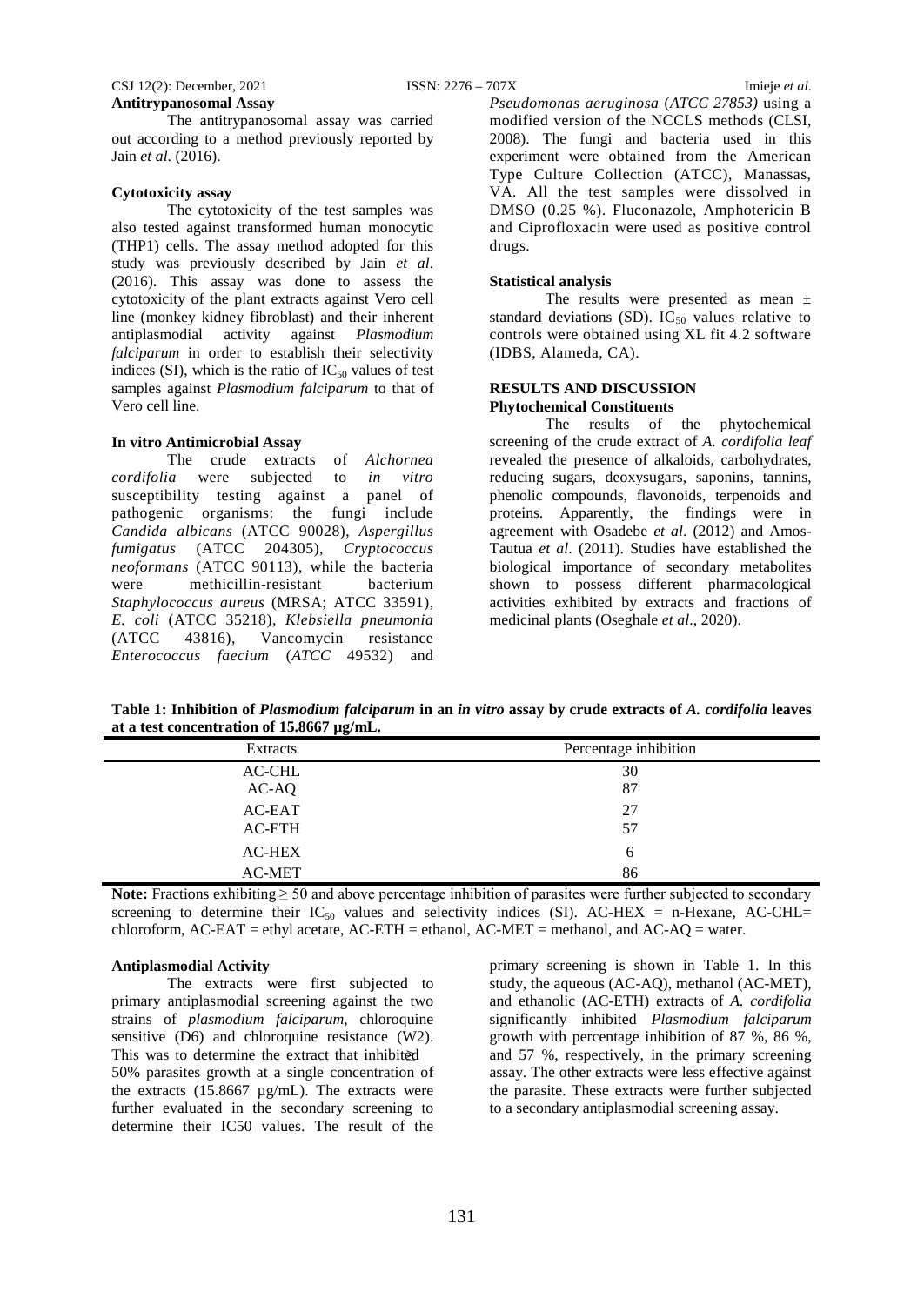CSJ 12(2): December, 2021 ISSN: 2276 – 707X Imieje *et al*. **Table 2: Antiplasmodial activity of crude extracts of** *A. cordifolia* **leaves and their SI values at 47.6-0 – 0.19588 μg/mL.**

| Extract/Fractions | P. falciparum D6          |      | P. falciparum W2          | VERO |                           |  |
|-------------------|---------------------------|------|---------------------------|------|---------------------------|--|
|                   | $IC_{50}(\mu\text{g/mL})$ | SI   | $IC_{50}(\mu\text{g/mL})$ | SI   | $IC_{50}(\mu\text{g/mL})$ |  |
| AC-AQ             | 6.491                     | >7.3 | 4.885                     | >9.7 | >47.60                    |  |
| <b>AC-ETH</b>     | 18.094                    | >2.6 | 11.088                    | >4.3 | >47.60                    |  |
| AC-MET            | 8.180                     | >5.8 | 5.252                     | >9.1 | >47.60                    |  |
| Artemisinin       | < 0.106                   | >9.0 | < 0.106                   | >9.0 | >16.859                   |  |
| Chloroquine       | <0.093                    | >9.0 | 0.4698                    | >1.4 | >14.881                   |  |

In the parasite Lactate dehydrogenase assay, extracts AC-AQ, AC-ETH and AC-MET were tested against the two strains of *Plasmodium falciparum* (D6 and W2) used in this study and the half-maximal inhibitory activity is shown in Table 2. All the extracts were active against both plasmodium strains, i.e. chloroquine-sensitive (D6) and resistant (W2) strains. Careful observation of the results showed that the antiplasmodial activity of the extracts is polarity dependent; with the aqueous (water) extract exhibiting the highest parasites inhibitory activity with  $IC_{50}$  values of 6.491 and 4.885 µg/mL against D6 and W2 compared to the methanol extract (AC-MET)  $IC_{50}$ of 8.180 and 5.252  $\mu$ g/mL, and IC<sub>50</sub> 18.094 and 11.088 µg/mL for the ethanol (AC-ETH) extract. The antiplasmodial activity of *A. cordifolia* has been reported by many researchers against different strains of Plasmodium species. According to Mesia et al. (2008) the methanol extract was active against the Ghanaian strain of *Plasmodium*   $falciparum$  with  $IC_{50}$  value of 2.8  $\mu$ g/mL, while Tona et al. (2007) investigated the same extract against the chloroquine-sensitive strain and recorded an  $IC_{50}$  value range 1-3  $\mu$ g/mL. In another study, the ethanol leaves extract exhibited significant *in vitro* antiplasmodial activity against *Plasmodium falciparum* as reported by Banzouzi *et*  *al*. (2002). In a more recent study, the crude methanol extract of *Alchornea cordifolia* exhibited significant ( $p < 0.05 - 0.001$ ) and dose-dependent *in vivo* activity against *Plasmodium berghei* in mice Nnamdi *et al*. (2017). All the extracts were not cytotoxic to mammalian cells, as shown by their selectivity (SI) indexes, Table 2.

#### **Antileishmanial and Antitrypanosomal activity**

Extracts of *Alchornea cordifolia* were subjected to *in vitro* screening against *Leishmania donovani* (promastigotes, axenic amastigotes, and intracellular amastigotes in THP1 cells) and bloodstage promastigotes of *Trypanosoma brucei*. The result of this screening (Table 3), showed that only sample AC-CHL exhibited significant inhibition of *L. donovani* blood stage amastigotes (infective stage of the parasite) with  $IC_{50}$  value of 12.92 μg/mL at final test concentrations of 20-0.8 µg/mL. Similarly, extracts AC-AQ, AC-EAT, AC-ETH, and AC-MET were effective against *T. brucei*  trypomastigotes with  $IC_{50}$  values of 8.68, 15.71, 9.19, 9.32 µg/mL, respectively. The aqueous extract demonstrated the lowest  $IC_{90}$  value (17.11) µg/mL). All the extracts except AC-CHL at test concentrations of  $20 - 8$  µg/mL did not show activity against the promastigotes, axenic amastigotes and intracellular amastigotes.

**Table 3: Leishmanicidal and Trypanosomicidal effects of crude extracts of** *A. cordifolia* **leaves at concentration range 20-0.8 µg/mL.**

| Extracts        | L. donovani<br>Promastigotes |           | L. donovani<br>axenic amastigotes |                          | L. donovani<br>amastigotes/THP |           | T. brucei                |           |
|-----------------|------------------------------|-----------|-----------------------------------|--------------------------|--------------------------------|-----------|--------------------------|-----------|
|                 | $IC_{50}$                    | $IC_{90}$ | $IC_{50}$                         | $IC_{90}$                | $IC_{50}$                      | $IC_{90}$ | $IC_{50}$                | $IC_{90}$ |
| AC-CHL          | >20                          | >20       | >20                               | >20                      | 12.92                          | >20       | >20                      | >20       |
| $AC-AQ$         | >20                          | >20       | >20                               | >20                      | >20                            | >20       | 8.68                     | 17.11     |
| AC-EAT          | >20                          | >20       | >20                               | >20                      | >20                            | >20       | 15.71                    | >20       |
| <b>AC-ETH</b>   | >20                          | >20       | >20                               | >20                      | >20                            | >20       | 9.19                     | 18.33     |
| <b>AC-HEX</b>   | >20                          | >20       | >20                               | >20                      | >20                            | >20       | >20                      | >20       |
| <b>AC-MET</b>   | >20                          | >20       | >20                               | >20                      | >20                            | >20       | 9.32                     | 17.34     |
| Amphotericin B# | 0.2315                       | 0.2705    | 1.233                             | ۰                        | 0.1937                         | 0.3365    | $\overline{\phantom{a}}$ |           |
| Pentamidine#    | 4.4004                       | 7.9519    | 29.366                            | $\overline{\phantom{a}}$ | 9.303                          | 15.263    | 0.0058                   | 0.0088    |
| DFMO#           |                              |           |                                   |                          |                                |           | 15.658                   | 40.214    |

NOTE:  $# = \mu M$  concentration

The positive control drugs, Pentamidine and DMFO, possess better activity against these protozoa. However, it was observed that some of the extracts showed better activity than DFMO against *T. brucei* trypomastigotes. Several studies

have highlighted the activity of plant extracts and fractions against leishmaniasis and trypanosomiasis (Jain *et al*., 2016; Obbo *et al*., 2019). In a study carried out by Mesia *et al*. (2008), the hydroethanolic leaf extract of *A. cordifolia* exhibited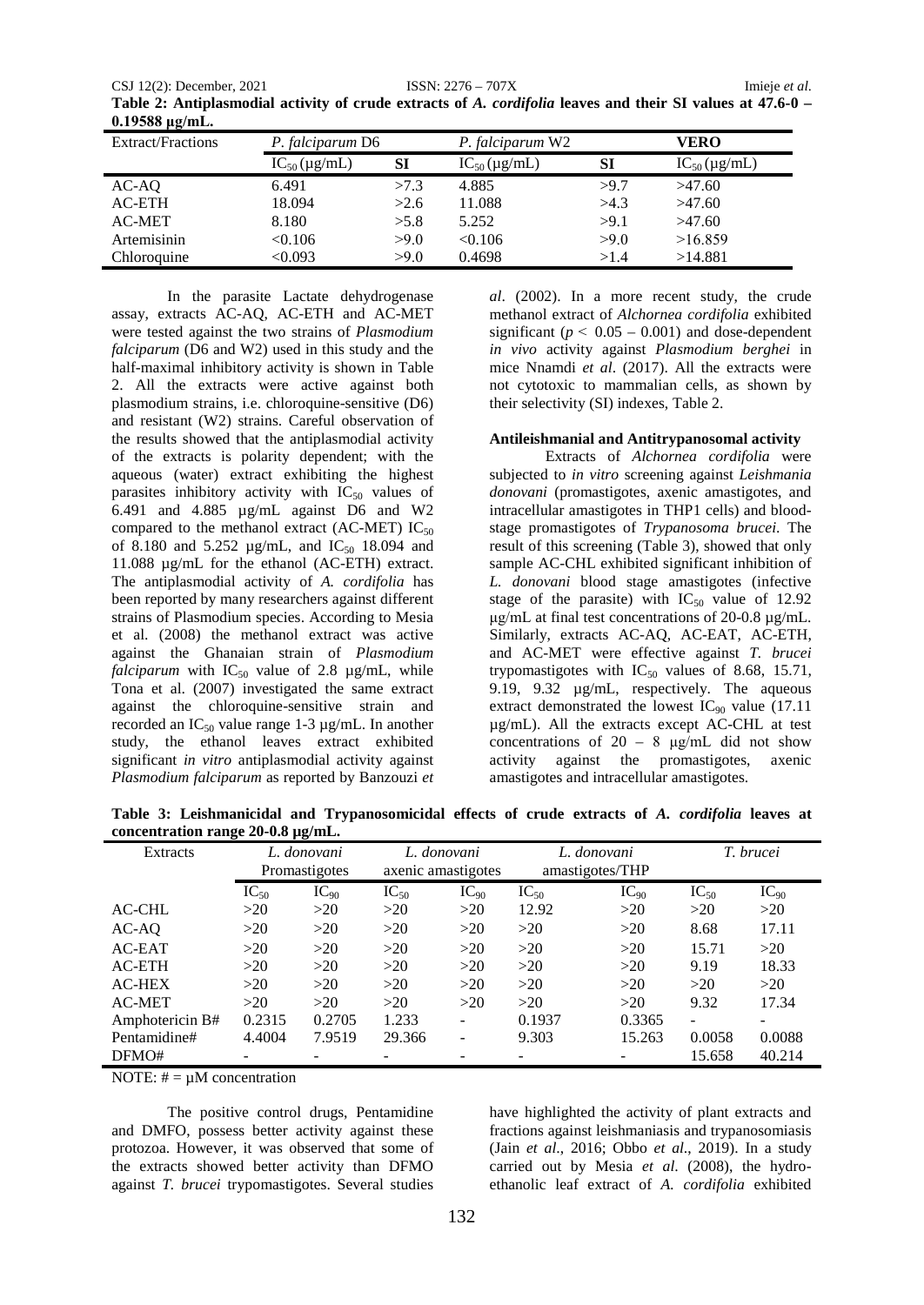#### CSJ 12(2): December, 2021 ISSN: 2276 – 707X Imieje *et al*.

Muganza *et al*., 2012).

against *Trypanosoma cruzi*  $(IC_{50}$  value of 34 µg/mL). In addition, the ethanol leaf extract was active against multi-resistant strains of *Trypanosoma congolense* with  $LD_{50}$  of 68.06 - 68.9 µg/mL, Adewunmi *et al*. (2001). The aqueous leaf extract was equally shown to be active against *Trypanosoma brucei brucei*, *T. cruzi* and *Leishmania infantum* with  $IC_{50}$  values of 6.67, 36.27 and 32.46 µg/mL, respectively (Musuyu-

strong activity against *Trypanosoma brucei brucei* (Tbb) with  $IC_{50}$  of 0.7  $\mu$ g/mL and moderate activity **Antimicrobial Activity** 

The antimicrobial activities of the extracts against the different test organisms are as shown in Table 3.4. Except for AC-CHL and AC-HEX, all extracts exhibited good inhibitory activity against *Cryptococcus neoformans* with an IC<sub>50</sub> range between 32.258 – 161.855 µg/mL.

In contrast, only the aqueous extract (AC-AQ) was active against methicillin-resistant *staphylococcus aureus*,  $IC_{50}$  199.054  $\mu$ g/mL. The other extracts were not active against the test organisms at a 200 µg/mL concentration. A careful examination of our results revealed that the polar extracts exhibited better antimicrobial activity.

|  |  |  |  | Table 4: In vitro Antimicrobial effects of crude extracts of A. cordifolia leaves. |
|--|--|--|--|------------------------------------------------------------------------------------|
|--|--|--|--|------------------------------------------------------------------------------------|

| <b>Extracts</b>         | $CAIC_{50}$   | $AFIC_{50}$  | <b>CN</b><br>$IC_{50}$ | MRS $IC_{50}$ | EC<br>$IC_{50}$ | PA<br>$IC_{50}$ | KP<br>$IC_{50}$ | <b>VRE</b><br>$IC_{50}$ |
|-------------------------|---------------|--------------|------------------------|---------------|-----------------|-----------------|-----------------|-------------------------|
| <b>AC-CHL</b>           | >200          | >200         | >200                   | >200          | >200            | >200            | >200            | >200                    |
| AC-AO                   | >200          | >200         | 32.258                 | 199.054       | >200            | >200            | >200            | >200                    |
| AC-EAT                  | >200          | >200         | 161.855                | >200          | >200            | >200            | >200            | >200                    |
| AC-ETH                  | >200          | >200         | 38.953                 | >200          | >200            | >200            | >200            | >200                    |
| <b>AC-HEX</b>           | >200          | >200         | >200                   | >200          | >200            | >200            | >200            | >200                    |
| <b>AC-MET</b><br>$FLU*$ | >200<br>< 0.1 | >200<br>>100 | 32.434<br>0.519        | >200<br>>100  | >200<br>>100    | >200<br>>100    | >200<br>>100    | >200<br>>100            |
| $AMB*$                  | 0.133         | 0.35         | 0.153                  | >100          | >100            | >100            | >100            | >100                    |
| $CIPRO*$                | >10           | >10          | >10                    | 9.235         | < 0.01          | 0.419           | >100            | >100                    |

\*Test concentration of positive control agents was  $100 - 4 \mu g/mL$ , except Ciprofloxacin  $(10 - 0.4 \mu g/mL)$ 

FLU = Fluconazole, AMB = Amphotericin B, CIPRO = Ciprofloxacin CA= *C. albicans,* AF= *A. fumigatus,*  CN= *C. neoformans,* MRS= methicillin-resistant *S. aureus,* EC= *E. coli,* PA=*P. aeruginosa,* KP= *K. pneumoniae,* VRE*=*Vancomycin resistant enterococcus

The results of our study are in agreement with the findings of Bitchagno *et al*. (2015) and Gasting *et al*. (2008). The authors have reported that the polar fractions of *A. cordifolia* (aqueous, methanol, ethanol, ethyl acetate and acetone) exhibited strong and significant activity against different pathogenic microorganisms, with zones of inhibition ranging from 13 to 26 mm. The studies further stated that the antimicrobial activity might be due to the polarity of the solvent of extraction. There is a possibility that the active antimicrobial constituents in the plant may be polar since activity against the microorganisms is highest in the aqueous extract.

## **CONCLUSION**

The antiprotozoal and antimicrobial activities of the crude extracts of *Alchornea cordifolia* leaves have been highlighted in this study. It reveals that the plant possessed important secondary metabolites responsible for the observed antiplasmodial, antileishmanial, antitrypanosomal and antimicrobial activities. Thus the leaves of *A. cordifolia* could serve as a veritable source of bioactive compounds that can further be explored

as leads for the development of potent drugs to treat malaria and other neglected diseases. To the best of our knowledge, our study is the first comparative study of the effects of different crude extracts on the antimalarial activity of the leaves of *A. cordifolia*.

## **ACKNOWLEDGEMENTS**

We acknowledge the grant [FPM/APU/IBR/67/XXX] to one of the authors by the TEFUND, Nigeria, the National Center for Natural Products Research (NCNPR), University of Mississippi, the United States of America, for using their laboratory for part of this work and finally the Natural Product Research Laboratory under Prof. Abiodun Falodun (PI), University of Benin, Nigeria.

#### **REFERENCES**

Adewunmi, C. O., Agbedahunsi, J. M., Adebajo, A. C., Aladesanmi, A. J., Murphy, N., and Wando, J. (2001). Ethno-veterinary medicine: screening of Nigerian medicinal plants for trypanocidal properties. *Journal of Ethnopharmacology*, *77*(1), 19-24.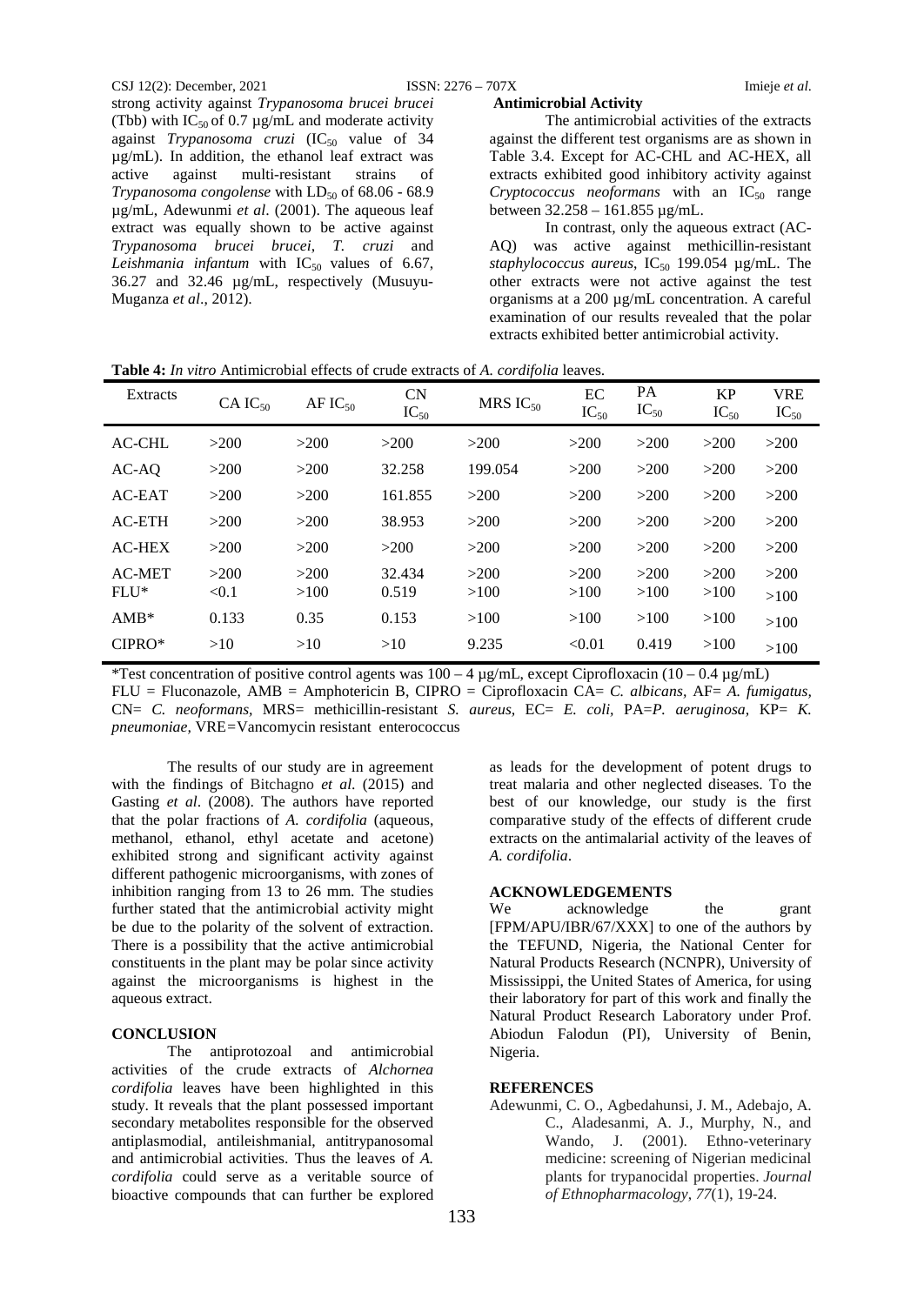- Atouguia, J., and Costa, J. (1999). Therapy of human African trypanosomiasis: current situation. *Memórias do Instituto Oswaldo Cruz*, *94*(2), 221-224.
- Banzouzi, J. T., Prado, R., Menan, H., Valentin, A., Roumestan, C., Mallie, M., ... and Blache, Y. (2002). In vitro antiplasmodial activity of extracts of Alchornea cordifolia and identification of an active constituent: ellagic acid. *Journal of Ethnopharmacology*, *81*(3), 399-401.
- Bitchagno, G. T. M., Fonkeng, L. S., Kopa, T. K., Tala, M. F., Wabo, H. K., Tume, C. B., ... and Kuiate, J. R. (2015). Antibacterial activity of ethanolic extract and compounds from fruits of Tectona grandis (Verbenaceae). *BMC complementary and alternative medicine*, *15*(1), 1-6.
- Boniface, P. K., Ferreira, S. B., and Kaiser, C. R. (2016). Recent trends in phytochemistry,<br>ethnobotany and pharmacological and pharmacological significance of Alchornea cordifolia (Schumach. and Thonn.) Muell. Arg. *Journal of Ethnopharmacology*, *191*, 216-244.
- CLSI (2008). Reference method for broth dilution, Reference method for broth dilution antifungal susceptibility testing of yeasts. Approved standard, 3th ed., 28(14), 0–13.
- Evans, W.C. (2008). Trease and Evans Pharmacognosy textbook, 15<sup>th</sup> edition, Elsevier, 333-350.
- Gatsing, D., Moudji, S. T., Kuiate, J. R., Nji-Nkah, B. F., Fodouop, S. P., Njateng, G. S., ... and Tchouanguep, F. M. (2008). In vitro antibacterial activity of Alchornea cordifolia bark extract against Salmonella species causing typhoid fevers. *Ethiop Pharm J*, *26*, 83-94.
- Igoli, J. O., Ogaji, O. G., Tor-Ayiin, T. A., and Igoli, N. P. (2005). Traditional medicine practice amongst the Igede people of Nigeria. Part II. *African Journal of Traditional, Complementary and Alternative Medicines*, *2*(2), 134-152.
- Imieje, V., Zaki, A. A., Fasinu, P. S., Ali, Z., Khan, I. A., Tekwani, B., ... and Falodun, A. (2017). Antiprotozoal and cytotoxicity studies of fractions and compounds from enantia chlorantha. *Tropical Journal of Natural Product Research*, *1*(2), 89 – 94.

Ishola, I. O., Ashorobi, R. B., and Adeoluwa, O. (2012). Evaluation of the antinociceptive activities of the aqueous root extract of Alchornea cordifolia (Schumach and

Thonn) Müll. Arg.(Euphorbiaceace). *Int J* 

- *Appl Res Nat Prod*, *5*, 37-42. Jain, S., Jacob, M., Walker, L., and Tekwani, B. (2016). Screening North American plant extracts in vitro against Trypanosoma<br>brucei for discovery of new for discovery of new antitrypanosomal drug leads. *BMC complementary and alternative medicine*, *16*(1), 1-6.
- Jain, S. K., Sahu, R., Walker, L. A., and Tekwani, B. L. (2012). A parasite rescue and transformation assay for antileishmanial screening against intracellular Leishmania donovani amastigotes in THP1 human acute monocytic leukemia cell line. *Journal of visualized experiments: JoVE*, (70):1 – 14. 10.3791/4054
- Kayode, J., and Kayode, G. M. (2008). Ethnomedicinal survey of botanicals used in treating sexually transmitted diseases in Ekiti State, Nigeria. *Ethnobotanical leaflets*, 12: 44 – 55.
- Makler, M. T., Ries, J. M., Williams, J. A., Bancroft, J. E., Piper, R. C., Gibbins, B. L., and Hinrichs, D. J. (1993). Parasite lactate dehydrogenase as an assay for Plasmodium falciparum drug sensitivity. *The American journal of tropical medicine and hygiene*, *48*(6), 739- 741.
- Mavar-Manga, H., Chapon, D., Hoet, S., Block, S., De Pauw-Gillet, M. C., and Quetin-Leclercq, J. (2006). N1, N2, N3- Trisisopentenyl guanidine and N1, N2 diisopentenyl guanidine, two cytotoxic alkaloids from Alchornea cordifolia (Schumach. and Thonn.) Müll. Arg.(Euphorbiaceae) root barks. *Natural product communications*, *1*(12), 1934578X0600101205.
- Mavar-Manga, H., Haddad, M., Pieters, L., Baccelli, C., Penge, A., and Quetin-Leclercq, J. (2008). Anti-inflammatory compounds from leaves and root bark of Alchornea cordifolia (Schumach. and Thonn.) Müll. Arg. *Journal of ethnopharmacology*, *115*(1), 25-29.
- Mesia, G. K., Tona, G. L., Nanga, T. H., Cimanga, R. K., Apers, S., Cos, P., ... and Vlietinck, A. J. (2008). Antiprotozoal and cytotoxic screening of 45 plant extracts from Democratic Republic of Congo. *Journal of Ethnopharmacology*, *115*(3), 409-415.
- Mikus, J., and Steverding, D. (2000). A simple colorimetric method to screen drug cytotoxicity against Leishmania using the dye Alamar Blue®. *Parasitology international*, *48*(3), 265-269.